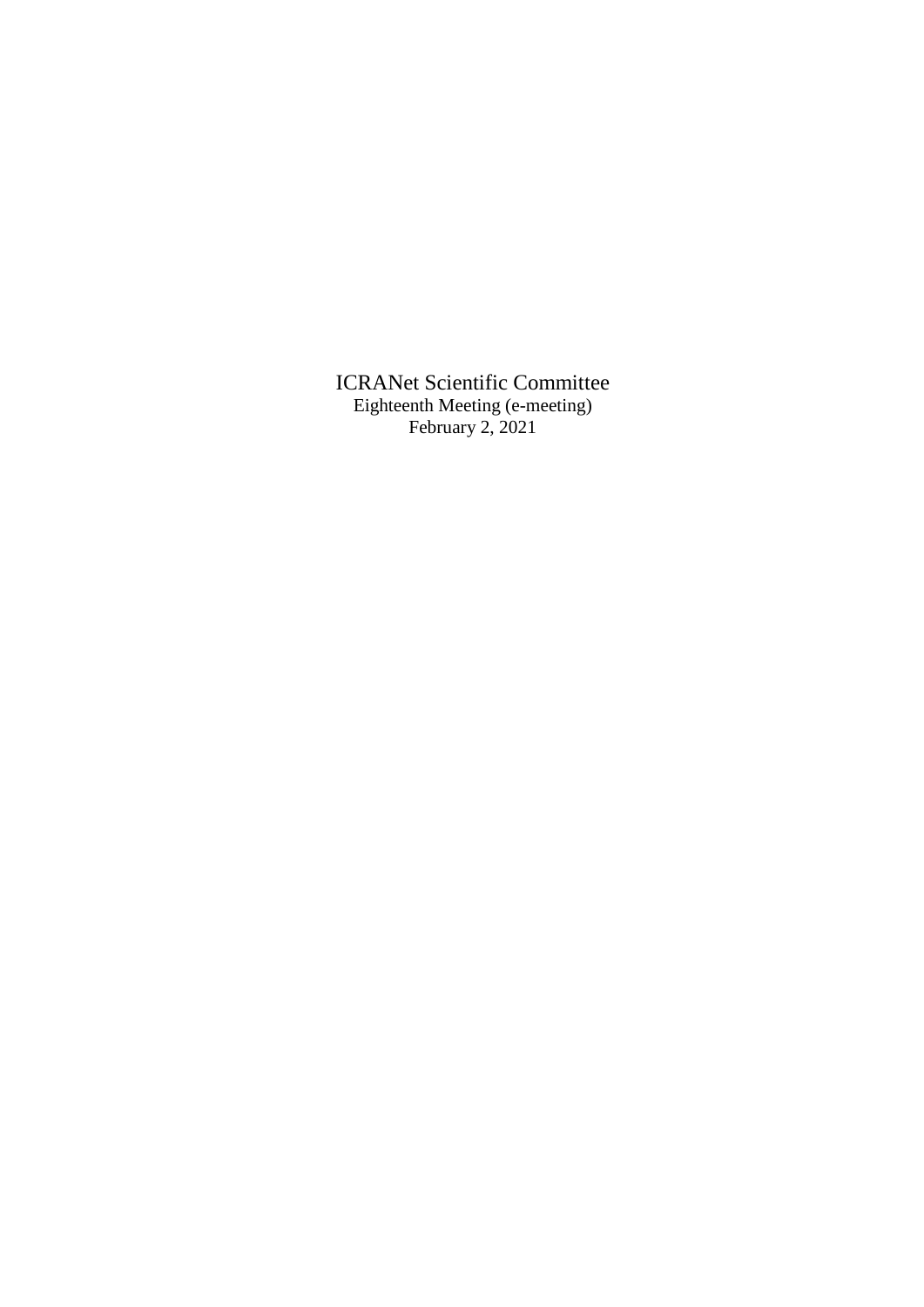The meeting starts at 11:00 am via GoToMeeting:<https://global.gotomeeting.com/join/750192021>

The following members are present: Prof. Narek Sahakyan (Armenia) Prof. Manuel Malheiro (ad interim, Brazil) Prof. Carlo Luciano Bianco (ICRA) Prof. Massimo Della Valle (Italy, Chairman) Prof. Remo Ruffini (Director of ICRANet)

The additional following persons are present: Prof. Vladimir Belinski (ICRANet Faculty) Prof. Christian Cherubini (ICRANet, University Campus Bio-medico of Rome) Prof. Simonetta Filippi (ICRANet, University Campus Bio-medico of Rome) Prof. Liang Li (ICRANet Faculty) Prof. Rahim Moradi (ICRANet Faculty) Prof. Jorge A. Rueda H. (ICRANet Faculty) Prof. Gregory Vereshchagin (ICRANet Faculty) Prof. She-Sheng Xue (ICRANet Faculty) Prof. Cesar Zen Vasconcellos (UFRGS) Ms Fatemeh Rastegar Nia (ICRANet)

Absents Prof. Christopher Fryer (Arizona University) Prof. John Mester (Stanford University) Prof. Gabriele Gionti, S. J. (Vatican City State)

The meeting is chaired by Prof. Massimo Della Valle and the minutes are taken by the Director.

**Prof. Massimo Della Valle assumes the Chairmanship and invites the Director to present the 2020 ICRANet scientific report to the Scientific Committee. The Director presents the report, in particular Volumes 2 and 3, which are composed as follows**:

Volume 2

| • ICRANet SDC, Blazar studies, Open Universe Activities (Prof. Paolo Giommi)pag. 141-168           |  |
|----------------------------------------------------------------------------------------------------|--|
| • Exact solutions of Einstein and Einstein-Maxwell equations (Prof. Vladimir Belinksi)pag. 169-172 |  |
|                                                                                                    |  |
|                                                                                                    |  |
|                                                                                                    |  |
|                                                                                                    |  |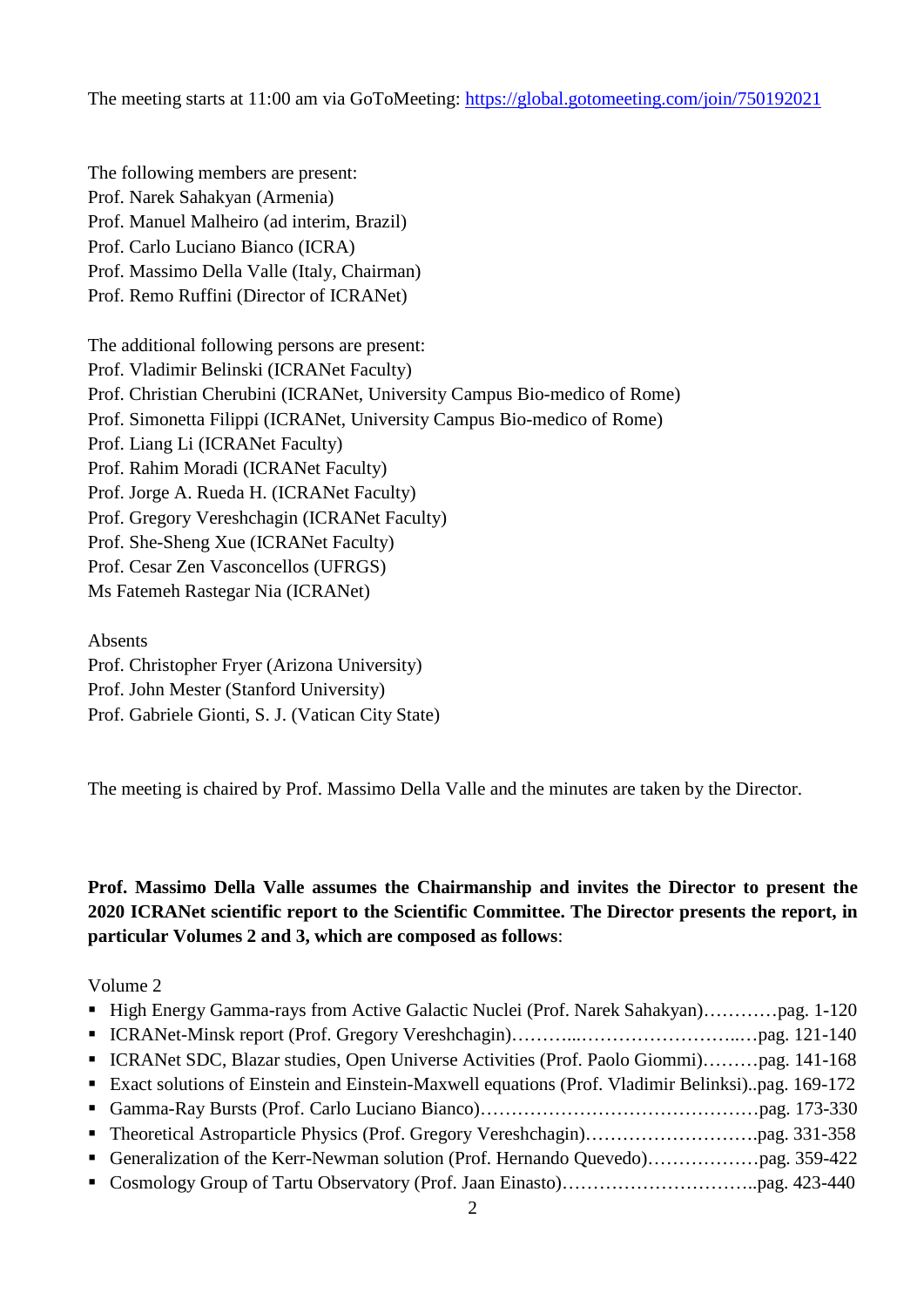- Black Holes and Quasars (Prof. Brian Punsly)………………………………………………… pag. 441-442
- Electron-positron pairs in physics, astrophysics and cosmology (Prof. Shesheng Xue)...pag. 443-682

Volume 3

| • Self Gravitating Systems, Galactic Structures and Galactic Dynamics (Prof. Simonetta |  |
|----------------------------------------------------------------------------------------|--|
|                                                                                        |  |
|                                                                                        |  |

The Director then invites ICRANet scientists to illustrate their respective fields of research:

• Prof. Gregory Vereshchagin presents the report on *"Theoretical Astroparticle Physics"*. This report represents the summary of activities during the last year on this topic by the group including: Carlo Luciano Bianco, Jorge Rueda, Remo Ruffini, Gregory Vereshchagin, She-Sheng Xue. Students: Mikalai Prakapenia (ICRANet-Minsk, Belarus), Stefano Campion (IRAP-PhD, Italy), Rafael Ignacio Yunis (Argentina). External collaborators: Alexey Aksenov (ICAD, RAS, Russia), Carlos Arguelles (Instituto de Astrofísica de La Plata, Argentina), Andreas Krut (Germany) and Ivan Siutsou (ICRANet-Minsk, Belarus). This year the group focused on generalization of our method for calculation of collision integrals out of first principles for triple interactions in relativistic plasma. In addition, a new kinematic approach, which improves the scheme performance, has been developed for triple interactions. Results of this work are published in such journals as Physics of Plasmas, Physics Letters A, and in European Physics Letters. New results on photospheric emission from GRBs include identification of several sources where diffusive photospheres could have been observed. The paper is published in Monthly Notices of the Royal Astronomical Society. One of the most important results of ICRANet in 2020 has been obtained for self-gravitating systems of dark matter particles. It has been shown that the sole dark matter core, for 56 keV fermions called darkinos, can explain both the multiyear accurate astrometric data of the S2 star orbiting around Sgr A\*, as well as most recent observational data of the G2 object. In the model developed in ICRANet neither drag force nor other external agents are needed, i.e. their motion is purely geodesic. This result is published in Astronomy and Astrophysics. A further very interesting consequence of this model is that, a core made of these darkinos, becomes unstable against gravitational collapse into a black hole for a mass of  $10<sup>8</sup>$  solar masses. That is, collapsing dark matter cores can provide the seeds for the formation of supermassive black holes in active galaxies (such as M87), without the need of prior star formation, or other black hole seed mechanisms involving super-Eddington accretion rates. Results of these works are published in Physics of the Dark Universe, Journal of Cosmology and Astroparticle Physics, Monthly Notices of the Royal Astronomical Society and Astronomy and Astrophysics.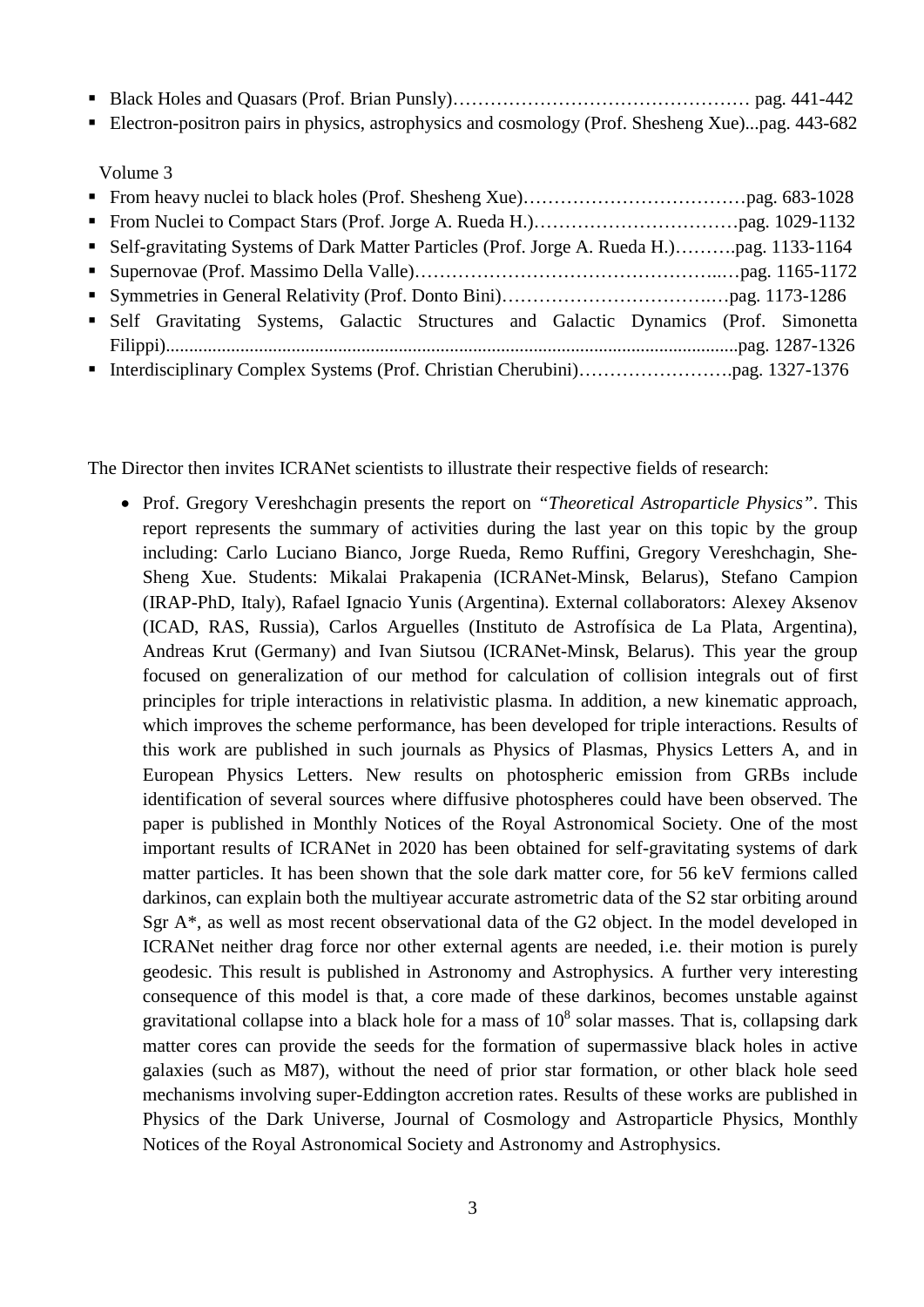- Prof. Narek Sahakyan, Director of ICRANet-Armenia, illustrates his scientific results on the topic *"High Energy Gamma-rays from Active Galactic Nuclei"* on the main results and activities carried on in ICRANet Seat in Armenia in 2020. He underlines that ICRANet-Armenia is a full member of MAGIC collaboration and takes part in all associated activities. He mentions that the group in 2020 published 22 articles, some of them within MAGIC collaboration. He reports the results obtained from multiwavelength observations of blazar subclasses of Active Galactic Nuclei, in particular highlighting the results from two papers that study the origin of broadband emission from 1ES 1218+304 blazar and from 33 high redshift blazars and which were published in Monthly Notices of the Royal Astronomical Society. He also presents the lepto-hadronic code recently developed in ICRANet Armenia, which can be used to study the hadronic processes in astrophysical sources.
- Prof. Carlo Luciano Bianco presents the scientific results on *"Gamma-Ray Bursts"*. Traditionally, all GRBs phenomenon was attempted to be explained as due to a single physical process taking place within an ultrarelativistic outflow. However, what became clear thanks to the theoretical and observational works of the last years is that a GRB event is formed by a large number of different physical processes taking place inside the progenitor binary system. Some of these processes are only mildly relativistic or nonrelativistic, while some other produce indeed the emission of an ultrarelativistic jet. The role of such an ultrarelatvistic jet, however, is limited to specific phases of the GRB event. In 2020 we witnessed a major breakthrough in this new understanding of the physics of GRBs. A novel time-resolved spectral analysis, in a sequence of ever decreasing time intervals, has been applied to the Ultrarelativistic Prompt Emission (UPE) phase of GRB 190114C, GRB 180720, GRB 160509A, and GRB 160625B. This allowed the identification of a self-similar structure in the UPE phase. All previous results have to be reconsidered in view of this new understanding, and this will be one of the main research topics of year 2021.
- The *"ICRANet-Minsk report"* on page 121, presented by Prof. Gregory Vereshchagin, represents the summary of activities during the last year in the ICRANet-Minsk center with the following members: Sergei Kilin (Director), Ivan Siutsou (from January to August – senior research fellow), Mikalai Prakapenia (research fellow), Stanislav Komarov (research fellow), Aksana Kurguzava (graduate student) and Vladislav Stefanov (scientific secretary of the Center). Scientific activities of ICRANet-Minsk center include research in radiation transfer in relativistic plasma, kinetics of relativistic plasma, mechanical and optical evolution of different objects in the vicinity of black hole and effects of gravity in light interaction with quantum systems. The results of research in 2020 were published in four papers in the following journals: Physics Letters A, Physics of Plasmas, International Journal of Modern Physics A and Journal of Applied Spectroscopy.
- Prof. Christian Cherubini, who briefly joins the meeting at 12:30 a.m., reports on *"Interdisciplinary Complex Systems"* and leaves the meeting soon after for overlapping commitments he has. In 2020 the research activities studied aspects of cardiac dynamics with particular attention to the mechanoelectric feedback and to temperature effects. Nonlinear continuum mechanics in union with nonlinear electrodynamics and heat transfer have been combined in this study. Moreover a study on the organization and signaling of cellular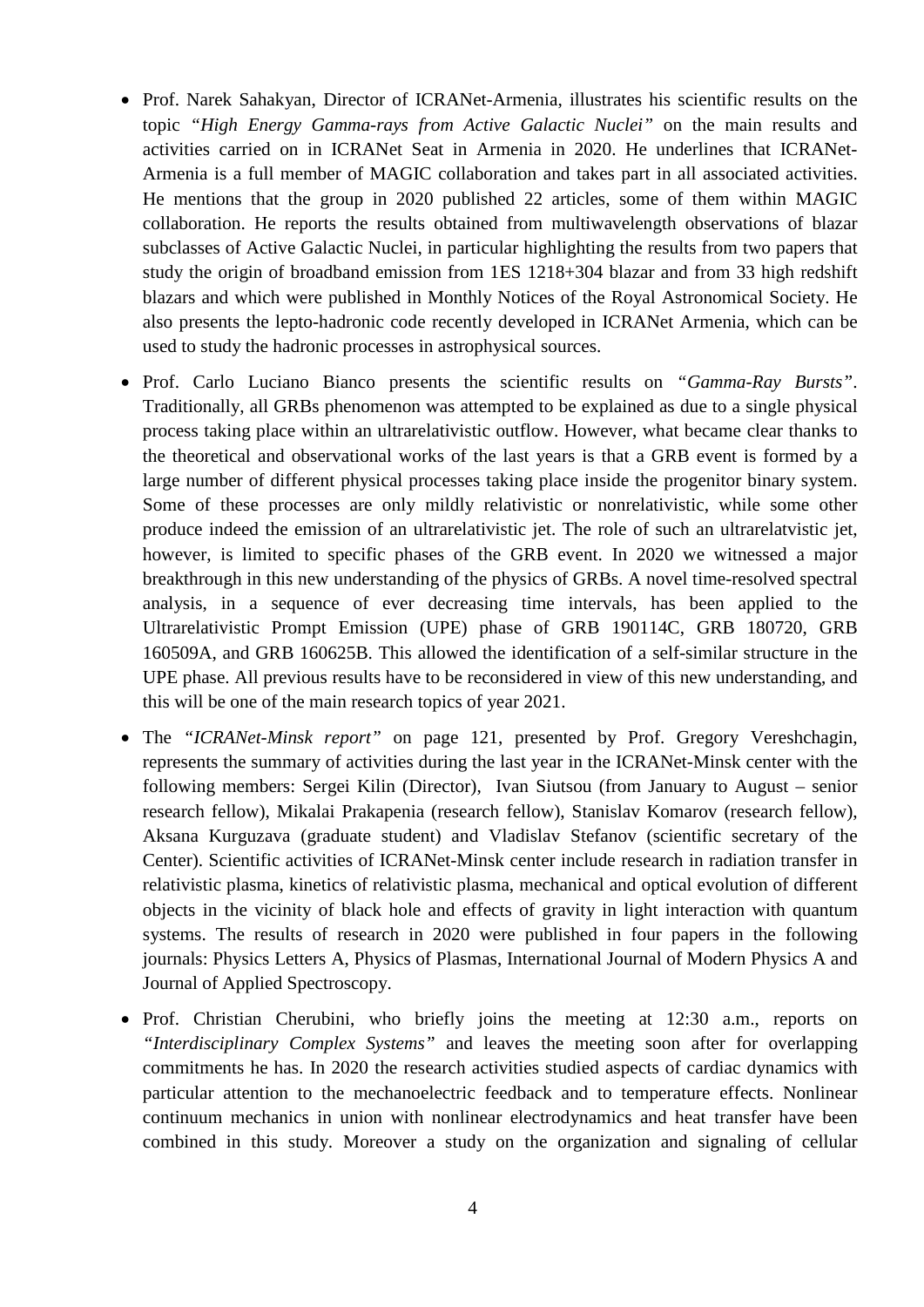aggregates has been published with particular attention to possible cancer initiation mechanisms.

- Prof. Simonetta Filippi presents her report on *"Self Gravitating Systems, Galactic Structures and Galactic Dynamics"*. In 2020 the collaboration with several ICRANet scientists continued. The studies on the relevance of black holes immersed in uniform at infinity magnetic fields (Wald Field) continued with particular attention to GRBs. In particular the problem of the electric-charge distribution in a Kerr black hole magnetosphere has been studied. Another study instead, based on non relativistic theory of self-gravitating configurations is still under study.
- Prof. Shesheng Xue illustrates the recent results on *"Electron-positron pairs in physics, astrophysics and cosmology: from heavy nuclei to black holes"*. One of most important issue in physics is the dynamics of electron-positron-photon plasma. This has been a traditional ICRANet research topic, initiated by Profs R. Ruffini and S.-S. Xue in collaboration with Key researchers J. Wislon and J. Salmonson from US national Livermore laboratory. The fundamental results were published in 1999, A&A, 350, 334, and 2000, A&A, 359, 855. Since then this topic has been well developed in ICRANet and detailed report has been published in Physics Report 487, 1 (2010) for consultancy and convenience of worldwide researchers who are working on this issue. The new application of such electron-positron-photon plasma dynamics in the presence of baryon matter leads to the explanation of GRBs thermal spectrum and cutoff power laws observed. This topic now becomes very urgent, in view of discovery of self-similarity phenomenon, for details see Carlo Bianco's report. In astrophysical systems, there can possibly exist nucleons and quark matters of large charge number Z and atomic number A, such as udQM nuggets, strangelets, and strangeon nuggets. We study electronpositron production in such dense matter by applying the Thomas-Fermi model of highly degenerate electrons and the Schwinger model of vacuum polarisation in strong Coulomb fields. The results are relevant for the observed phenomena and have been published in Physics Review D 101, 103031, 2020. The excess of events from recoil electrons is recently reported the XENON1T collaboration (Italian National INFN Laboratory at Gran Sasso). This implies the signal from dark matter (DM) particles, which makes up 85% of the matter in the universe. We study this experimental result by considering sterile neutrinos as warm DM particles, which are well motivated from astrophysical and cosmological point of view. It is shown that sterile neutrinos with masses around 90 keV and specific effective coupling can fit well with the XENON1T data where the best fit points preserving DM constraints. This result is consistent with the nature of dark matter particles as a fermion with the mass in keV range from the analysis of the rotation curves of the Milky Way, made by ICRANet member in the case of the S2 and G2 orbits around the Galactic center. These studies may shed light on the dark matter nature. The results have been published in JHEP 12 (2020) 194.
- Prof. Jorge A. Rueda H. reports on the topic *"From Nuclei to Compact Stars"*. In this report we present results obtained by ICRANet scientists, in collaboration with international peers, on these topics (but not limited to): nuclear and atomic physics applied to the structure of compact stars, e.g. white dwarfs and neutron stars; relativistic systems such as compact-object binaries and the cataclysmic events they are associated with. These include supernovae and gamma-ray burst physics, mechanisms of radiation (electromagnetic, gravitational waves, neutrinos, etc),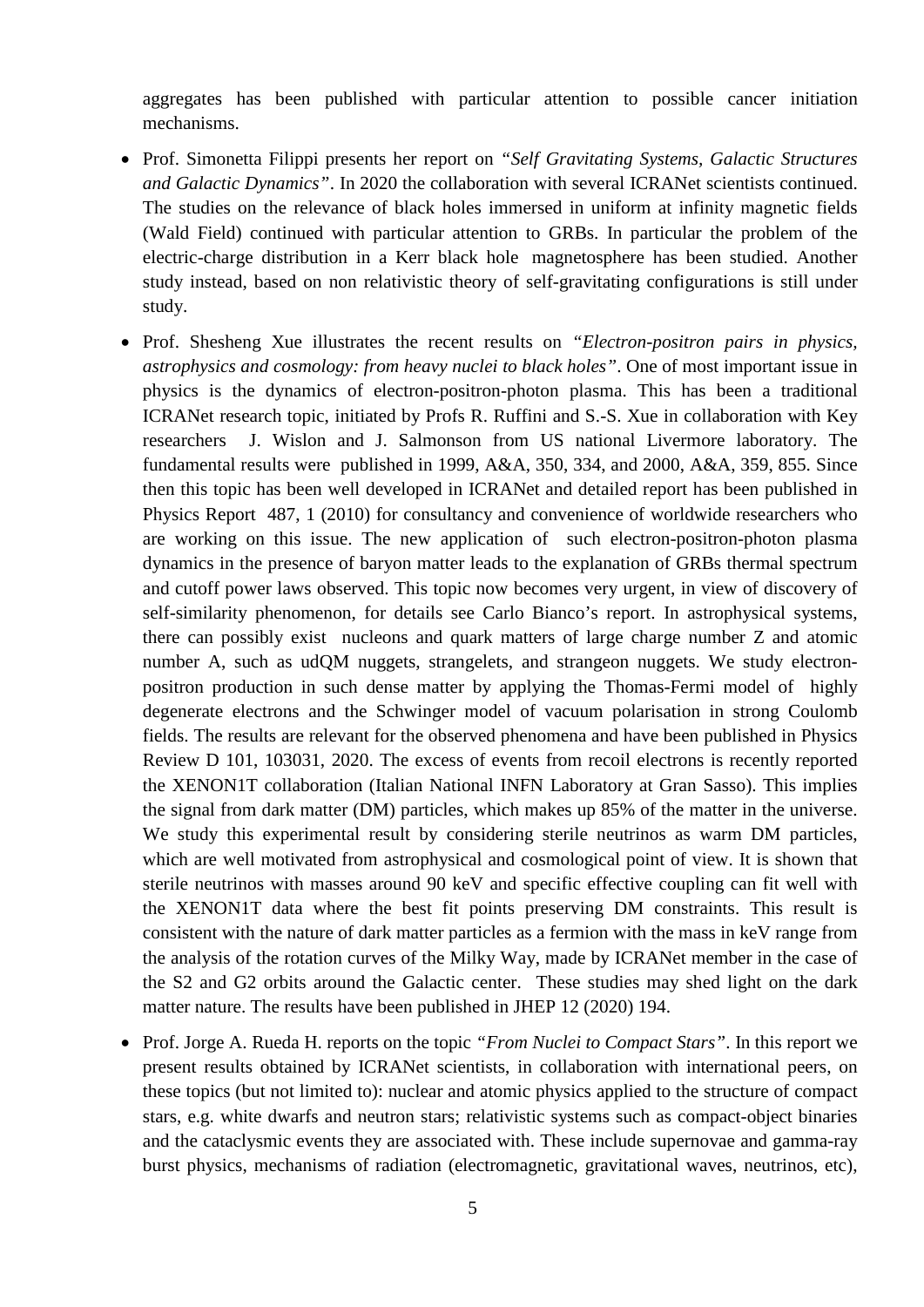accretion processes, binary coalescences, compact object magnetospheres, among others. We also apply exact solutions of the Einstein-Maxwell equations to describe some of these systems, and study the role of non-linear electrodynamics. In 2020, our group has reached very important results in these fields, published in five articles and two contributions as chapter of books. The major results are:

- 1. We have given strong evidence in two articles of the multipolar structure of the magnetic field of neutron stars. The first evidence was obtained in an article that analyses the X-ray data from the Chandra satellite of a pulsar in our Galaxy. In a different article, we obtained a similar conclusion but from extragalactic sources, namely from the analysis of the X-ray lightcurves of gamma-ray burst afterglows. Based on the binary-driven hypernova model recently introduced in ICRANet, we went even further by inferring the magnetic field strength and the rotation rate of the neutron star born at the center of the supernovae associated with these sources.
- 2. We have set the theoretical basis of the "inner engine" paradigm for the explanation of the high-energy emission of gamma-ray bursts. We have introduced a novel concept in black hole physics and astrophysics: the "blackholic quantum". It was there presented a new mechanism able to extract the rotational energy of a spinning black hole when it is surrounded by a magnetic field and ionized matter. This novel and efficient mechanism, which makes use of a purely general relativistic effect, *gravitomagnetic interaction*, in conjunction with electrodynamics, is able to power the high-energy radiation (GeV energies) of gamma-ray bursts and active galactic nuclei, and ultrahigh-energy cosmic rays. An efficient, astrophysical viable mechanism of black hole energy extraction has been sought for nearly 50 decades since the beginning of black hole astrophysics started with the article by R. Ruffini and J. A. Wheeler "Introducing the black hole".
- 3. We have introduced the study of the microscopic phenomenon of neutrino flavor oscillations (conversion of some neutrino species into another) in the processes of accretion around neutron stars and black holes. This leads to consequences in gamma-ray burst models based on electron-positron production from neutrino-antineutrino annihilation, as well as in the production of heavy (r-)elements synthesized in accretion outflows.

Two additional articles have been submitted for publication, one on the proton-proton interactions occurring in binary-driven hypernovae and leading to neutrino emission, and a second one on the application of the "inner engine" paradigm to the analysis of GRB 190114C. We expect them to be accepted for publication soon and include them in the 2021 Scientific Report.

• Prof. Massimo Della Valle presents his report mainly focused on the observations of Supernovae, Novae and Kilonoave. He also describes the new spectrograph SOXS (SOn of X Shooter) that will equip the 4m class telescope NTT at the European Southern Observatory (ESO). This instrument is supported by a large international collaboration including: INAF (Ita), Weizmann Institute (Israel), Queen University of Belfast (UK), University of Turku (FINCA,- Finland), Millennium Institute of Astrophysics (MAS-Chile), Tel-Aviv University (TAU-Israel), Cosmic Dawn Center and Aarhus University (Denmark). It will allow to carry out (from  $\sim$  June 2022) the optical follow-up of hundreds of transients per year that will be discovered by the Large Synoptic Survey Telescope (LSST). This scientific activity has produced in the last year (2020), 33 papers published on the main international scientific journals.